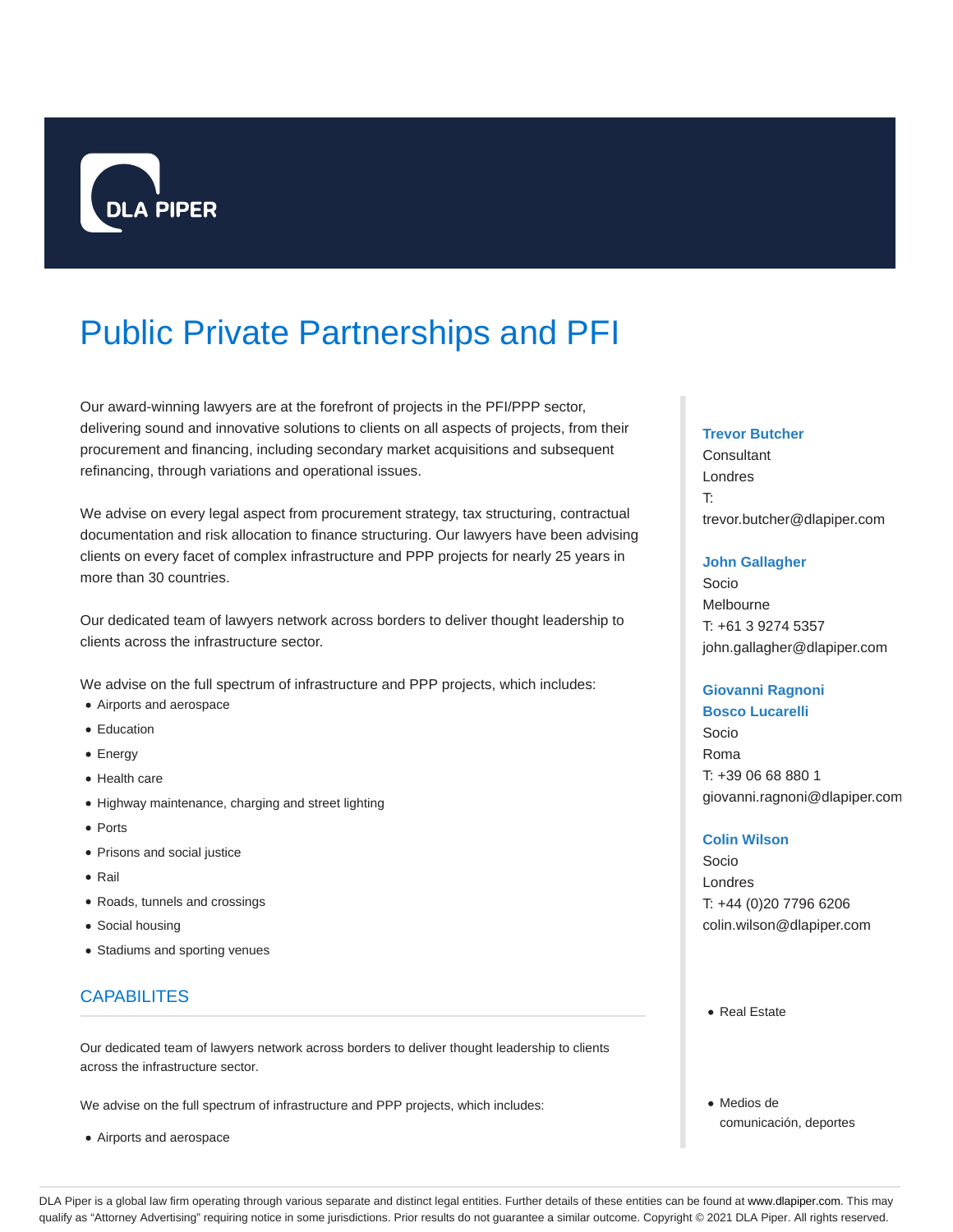- 
- Energy
- Healthcare
- Highway maintenance, charging and street lighting
- Ports
- Prisons and social justice
- $\bullet$  Rail
- Roads, tunnels and crossings
- Social housing
- Stadiums and sporting venues

By working for all stakeholders on PPP projects we understand the necessity to ensure deliverability for government and how to secure business for the private sector.

We are active in sectors such as energy and utilities, transport, defence and aerospace and social infrastructure. This includes providing advice on:

- project development;
- procurement strategies;
- tax structuring;
- risk allocation;
- contractual documentation;
- real estate, environmental and planning advice;
- construction;
- finance structuring and documentation;
- project and contract management and variation; and
- strategic communications and public affairs.

## **EXPERIENCE**

- Agility Trains Limited, a consortium comprising Hitachi Rail Europe Ltd and John Laing Investments Limited, on the award-winning Intercity Express Programme (IEP). The programme replaced older intercity trains currently running on the rail network in mainland UK with new trains in a £5.4 billion public-private partnership. Notwithstanding challenging financial markets, Agility, advised by HSBC and DLA Piper, helped create a structure that enabled approximately £2.5 billion of senior debt to be provided with a long term tenor approaching 30 years .
- Local authority, Halton Borough Council, in relation to its procurement of this high profile, £450 million Mersey river crossing project, involving a new 6-lane toll bridge over the Mersey. The DLA Piper team advised on procurement and concession structures; contract structuring and risk management, including advising on and drafting the full suite of contractual documentation; and provided advice in respect of legal risks associated with demand risk and tolling, and maintenance and operation of the existing bridge.
- Thames Valley Housing Association, a member of the preferred bidder consortium, on its roles as housing management and FM contractor, landlord, SPV investor and RV underwriter on this scheme which closed in November 2013.
- Leeds City Council on this £190 million joint scheme which will deliver over 1,000 new and refurbished properties with on-going management and maintenance services. We assisted the Council in managing the competitive dialogue of the procurement, and the structuring of overage provisions to support the disposal of land at best value. The project reached financial close in 2013 and was the first bond-financed PFI project to close in the UK since 2008.
- The Administrative Agent and various European banks in the "take-back-the-keys" restructuring of the Pocahontas Parkway toll road in Virginia, which includes the Route 895 Connector and an approximately 1.58 mile, four-lane roadway with direct access to the Richmond International Airport known as the Richmond Airport Connector.
- Lenders in closing the financing to the Meridiam-led consortium for the long-term concession to design, construct, finance, operate